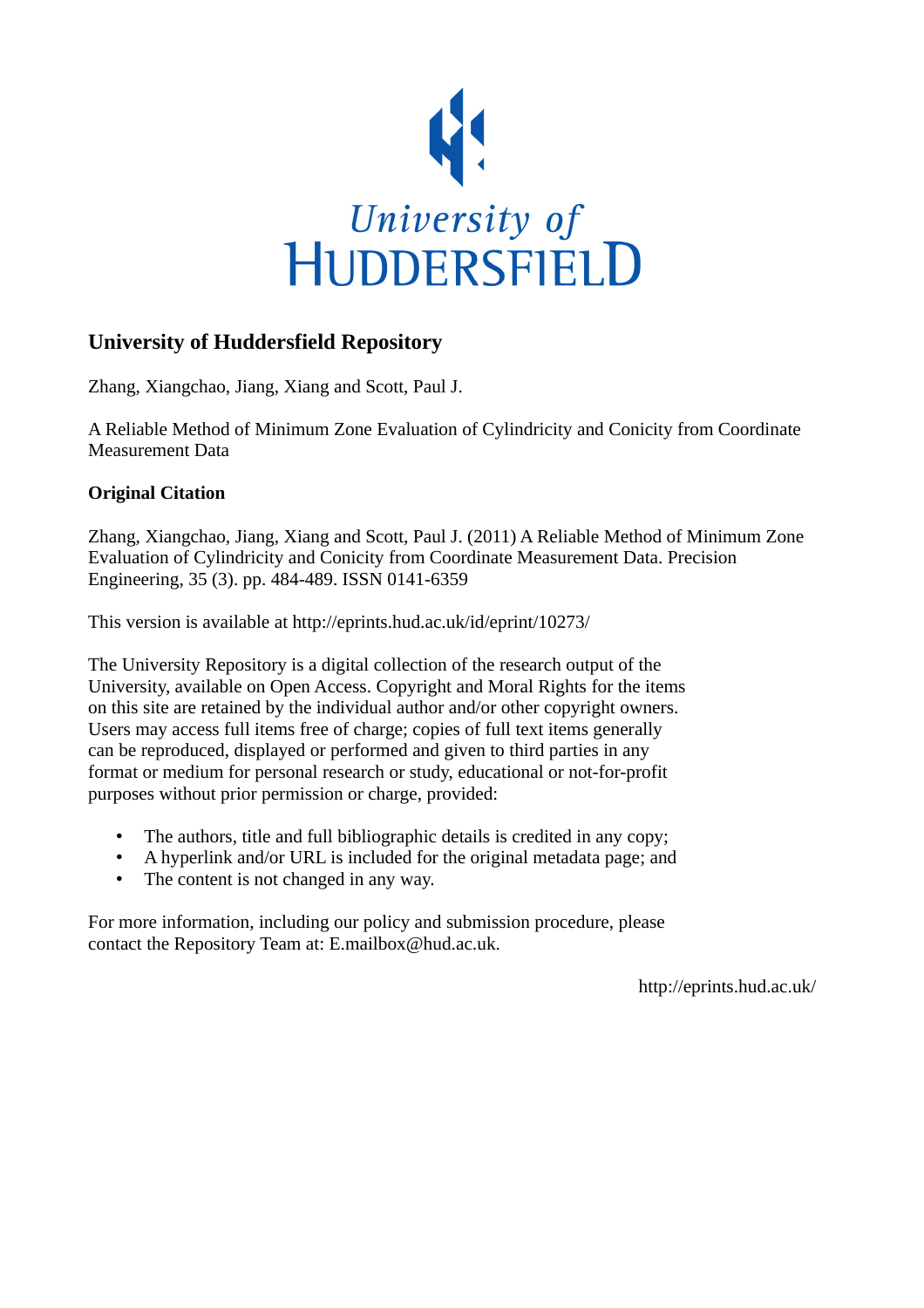# A Reliable Method of Minimum Zone Evaluation of Cylindricity and Conicity from Coordinate Measurement Data

Xiangchao Zhang, Xiangqian Jiang*<sup>∗</sup>* , and Paul J. Scott

*Centre for Precision Technologies, University of Huddersfield, Huddersfield, HD1 3DH, UK*

## **Abstract**

The form error evaluation of cylinders and cones is very important in precision coordinate metrology. The solution of the traditional least squares technique is prone to over-estimation, as a result unnecessary rejections may be caused. This paper proposes a reliable algorithm to calculate the minimum zone form errors of cylinders and cones, called a hybrid particle swarm optimization-differential evolution algorithm. The optimization is conducted in two stages, so that the program can hold a fast convergence rate, while effectively avoiding local minima. Experimental results demonstrate that the proposed algorithm can obtain very accurate and stable results for the calculation of cylindricity and conicity.

*Keywords:* Form error, Cylindricity, Conicity, Minimum zone, Differential evolution *2000 MSC:* 90C47, 90C31, 65K10

#### **1. Introduction**

The evaluation of cylindricity and conicity is among the most important problems in computational metrology because cylindrical and conical shapes are ubiquitous in precision components. Most current commercial software evaluates the form errors of cylinders and cones using the least

*<sup>∗</sup>*Corresponding author. Tel.: +44-1484-473634, Fax:+44-1484-472161 *Email address:* x.jiang@hud.ac.uk (Xiangqian Jiang)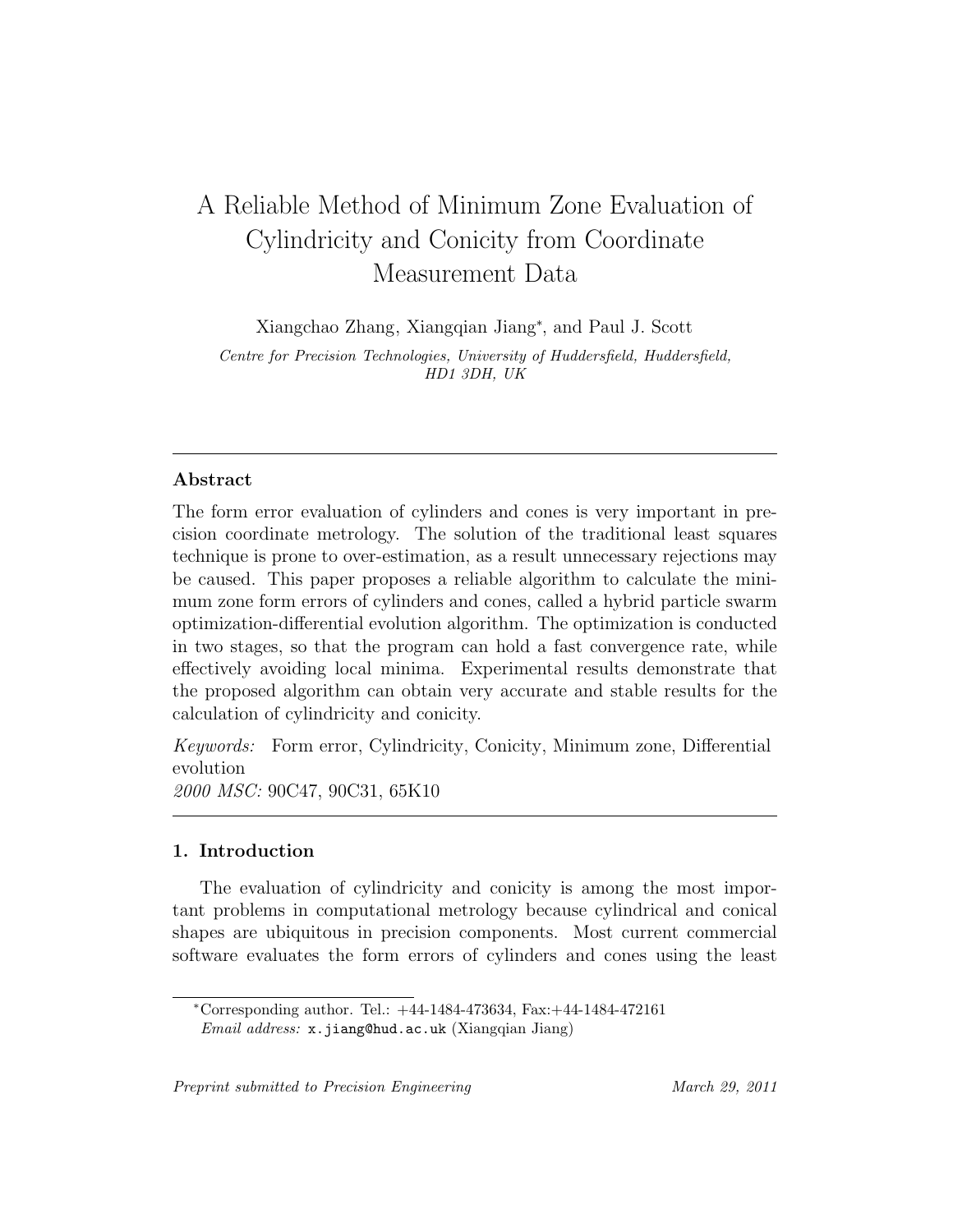squares method due to its ease of implementation and the unbiasedness of its solution for uncorrelated normally distributed noise [1]. But it is likely to overestimate the form tolerance and lead to unnecessary rejections, therefore its solution is only an approximate one, rather than the optimum. According to ISO 1101 [2], a geometrical tolerance applied to a feature defines the tolerance zone within which that feature shall be contained. This means the cylindricity tolerance is a permissible deviation zone bounded by two coaxial cylinders within which the measured data must lie in between. Similarly, the conicity tolerance is a permissible deviation zone bounded by two coaxial cones. They are minimax problems and not continuously differentiable, thus very difficult to be solved.

A lot of linear programming techniques have been employed for the evaluation of straightness and flatness, *e.g.* simplex method [3], data exchange algorithm [4] and support vector machine [5]. The calculations of roundness and sphericity are quadratic programming problems. [3] and [6] approximately linearized the formulation and solved it using the simplex technique. Computational geometry methods were also utilized to calculate flatness [7] and sphericity [8, 9]. Venkaiah and Shunmugam calculated cylindricity by identifying 'extreme points' to form a limacon-cylinder [10]. These methods are developed for a particular shape. So far no computational geometry method has been found in literature for evaluating conicity. Recently Huang and Lee solved the conicity problem using minimum potential energy algorithms [11], which are very elaborate. Some researchers attempted to approximate the cylinder/cone iteratively and then solved a sequence of linear programs [12, 13], but these methods need a very good initial guess and are prone to sub-optimal solutions. Lai and Chen [14] converted a cylinder into a plane and obtained appropriate control points. The cylindricity is calculated by implementing a series of inverse transformations.

In recent years heuristic search optimizers have been employed to solve the minimum zone problem. Lai *et al.* [15] and Liu *et al.* [16] used genetic algorithms to evaluate the cylindricity and conicity errors, respectively, while Wen and Song adopted an immune evolutionary algorithm for sphericity [17]. The particle swarm optimization technique was utilized by [18, 19]. The advantages and shortcomings of these algorithms will be discussed in Section 3.

This paper presents a two-stage method called a hybrid particle swarm optimization-differential evolution algorithm for the evaluation of cylindricity and conicity errors. This method shows great superiorities on stability and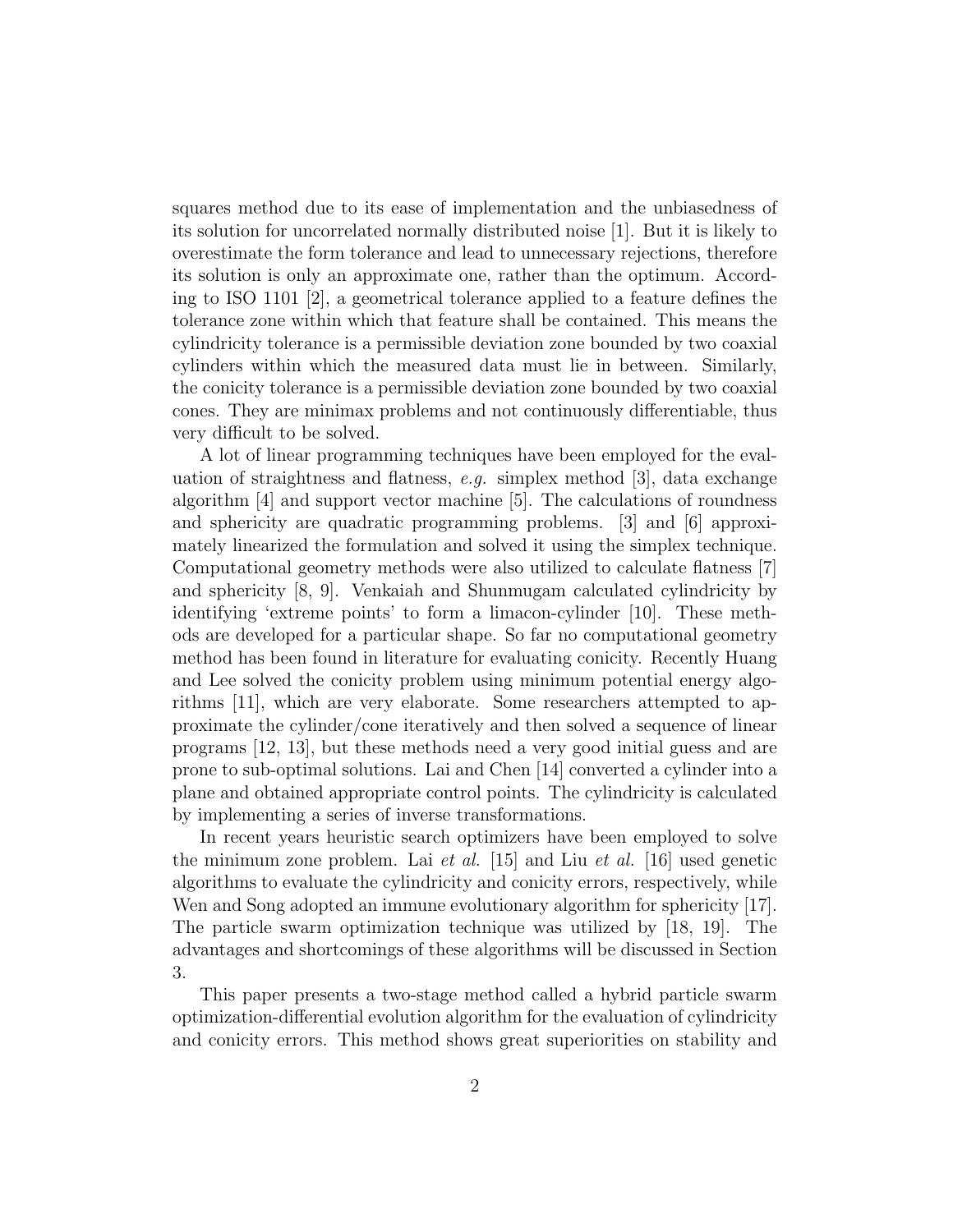accuracy, and makes a good balance between exploration and exploitation.

### **2. Formulation of cylindricity and conicity errors**

#### *2.1. Cylindricity error*

Fig.1 illustrates the cross section of a cylinder with axis direction **n**(*m, n,* 1) and a radius *R*. The projection of a measured point *P* onto the cylinder is *F*. Assuming the axis passes the point  $Q(x_0, y_0, 0)$ , then the axis function is  $(x - x_0)/m = (y - y_0)/n = z$ . The distance from *P* to the cylinder is,

$$
e = |FP| = |EP| - |EF| = \frac{|\overrightarrow{QP} \times \mathbf{n}|}{|\mathbf{n}|} - R
$$

In the equation *| · |* means the length of a vector in the Euclidean space. Given a point set  $\mathbf{P} = \{P_k | k = 1, 2, \dots, M\}$ , the cylindricity error is,

$$
d = \max_{k} e_k - \min_{k} e_k
$$
  
= 
$$
\max_{k} \frac{|\overrightarrow{QP_k} \times \mathbf{n}|}{|\mathbf{n}|} - \min_{k} \frac{|\overrightarrow{QP_k} \times \mathbf{n}|}{|\mathbf{n}|}
$$
 (1)



Figure 1: Calculation of cylindricity error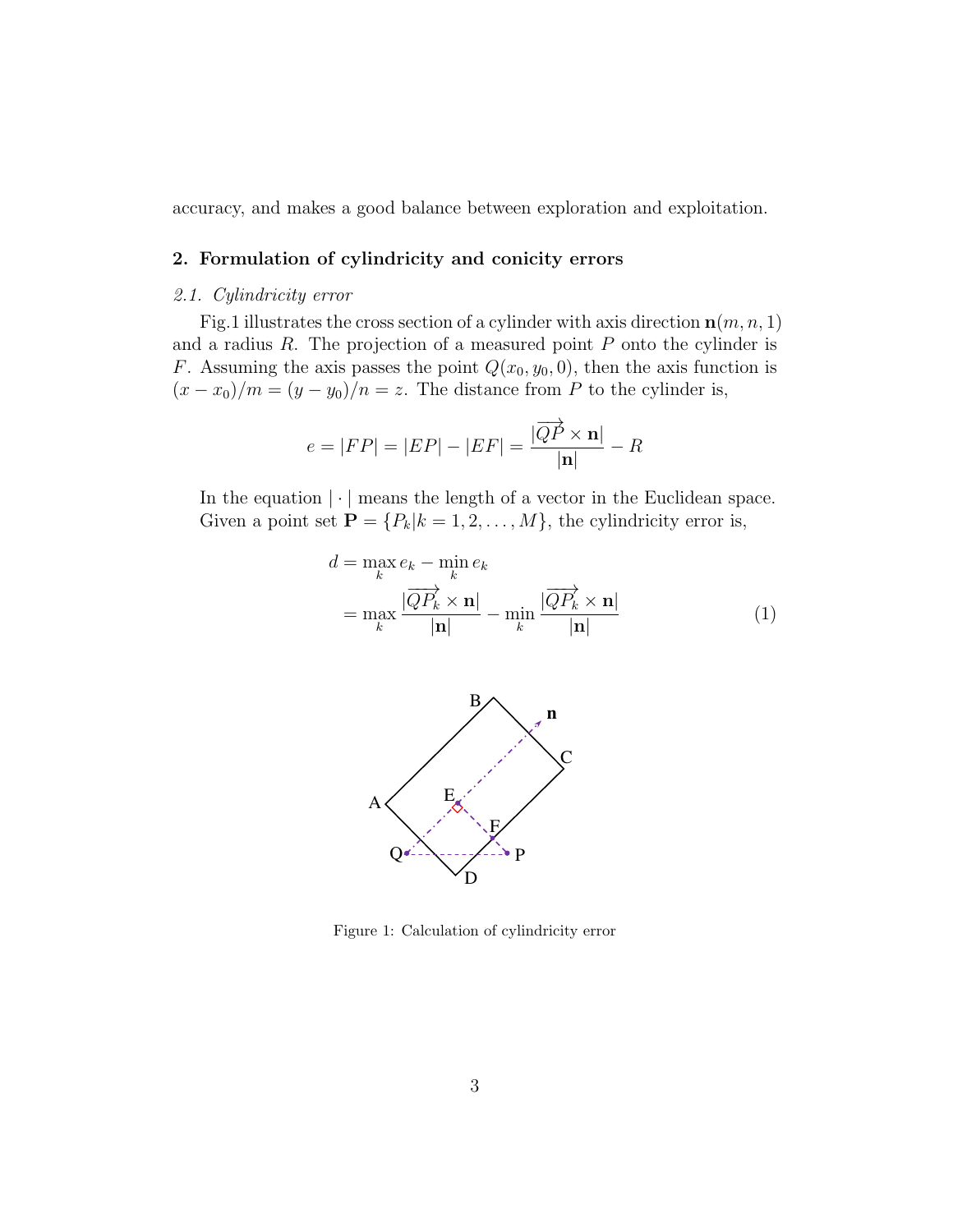#### *2.2. Conicity error*

Fig. 2 shows the cross section of a cone with vertex angle 2*θ*, axis direction  $\mathbf{n}(m, n, -1)$  and vertex  $A(x_0, y_0, z_0)$ . The projection point of a measured point *P* onto the cone is *D*. The distance from *P* to the cone is,

$$
e = |DP| = \cos\theta(|BP| - |BC|) = \cos\theta|BP| - \sin\theta|AB|
$$

Given a point set  $\mathbf{P} = \{P_k | k = 1, 2, \dots, M\}$ , the conicity error is,

$$
d = \max_{k} e_k - \min_{k} e_k
$$
  
= 
$$
\max_{k} \left( \cos \theta \frac{\overrightarrow{AP_k} \cdot \mathbf{n}}{|\mathbf{n}|} - \sin \theta \frac{|\overrightarrow{AP_k} \times \mathbf{n}|}{|\mathbf{n}|} \right)
$$
  
- 
$$
\min_{k} \left( \cos \theta \frac{\overrightarrow{AP_k} \cdot \mathbf{n}}{|\mathbf{n}|} - \sin \theta \frac{|\overrightarrow{AP_k} \times \mathbf{n}|}{|\mathbf{n}|} \right)
$$
(2)



Figure 2: Calculation of conicity error

# **3. A hybrid particle swarm optimization-differential evolution algorithm**

#### *3.1. Particle swarm optimization*

The *particle swarm optimization* (PSO) method is a swarm intelligence method for global optimization first proposed by Kennedy and Eberhart [20].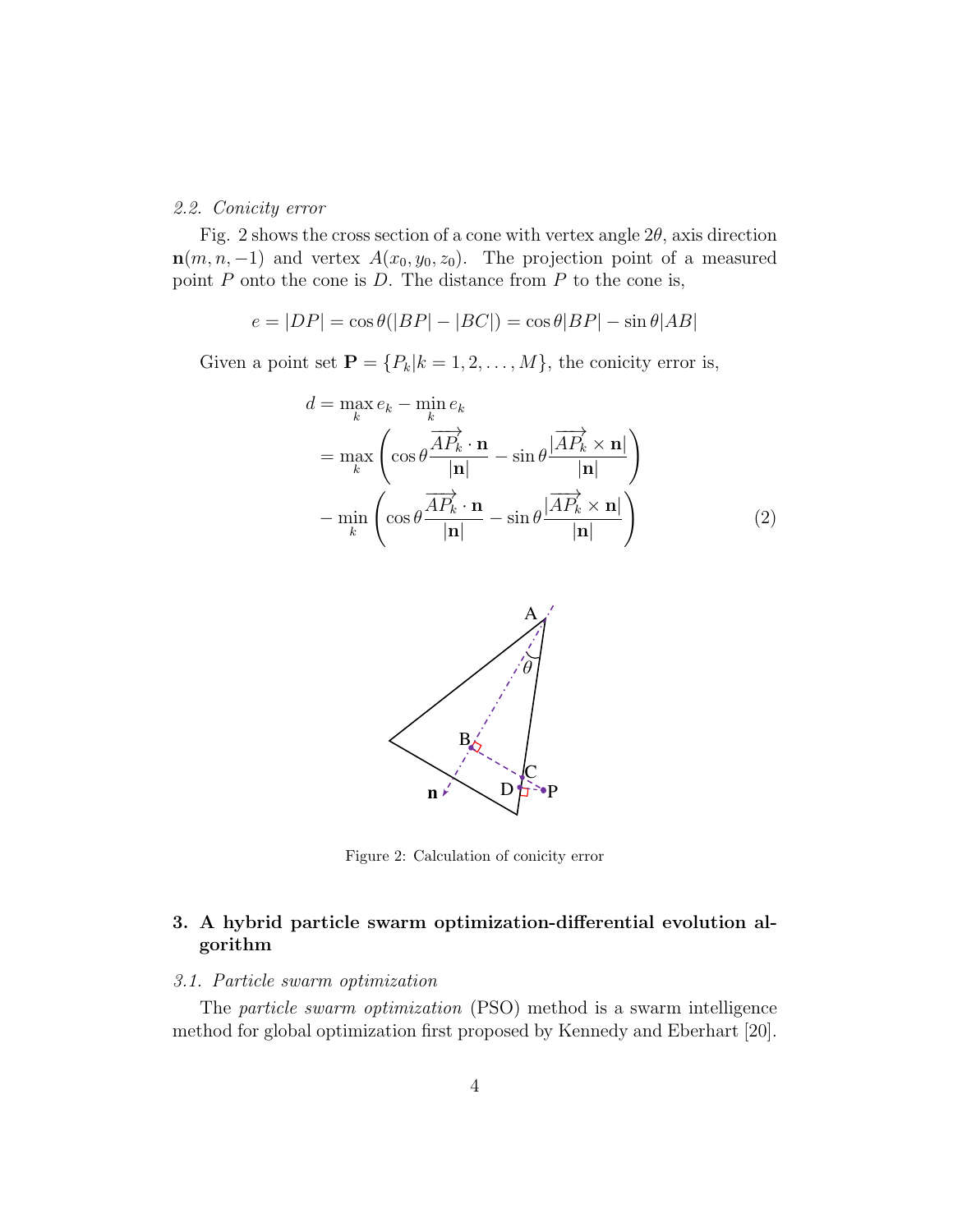In PSO, each individual, named *particle*, of the population, called *swarm*, adjusts its trajectory toward its own previous best position, and toward the previous best position attained by any member of its topological neighbourhood. As a stochastic search scheme, PSO has properties of simple computation and rapid convergence capability. The individuals in evolutionary algorithms are primarily competitive. On the contrary, PSO adopts a more cooperative way. As a consequence it can find the optimal region of the solution very easily, i.e. it has outstanding capability of exploitation. Its populations move as a whole but do not evolve, thus no mutation or crossover is needed.

Suppose the search space is *D*-dimensional, and the positions of particles  $\mathbf{Y} = {\mathbf{y}_i | i = 1, \cdots, N}$  are initialized using a uniform distribution. The velocity (the position change per generation) of  $y_i$  at the *k*-th generation is given as,

$$
\mathbf{v}_i^k = \mathbf{v}_i^{k-1} + c_1 \mathbf{r}_1 \otimes (\mathbf{p}_i - \mathbf{y}_i) + c_2 \mathbf{r}_2 \otimes (\mathbf{p}_g - \mathbf{y}_i), k > 1
$$

where  $c_1$  and  $c_2$  are acceleration coefficients regulating the relative velocities toward local best  $\mathbf{p}_i$  (exploration) and global best  $\mathbf{p}_q$ (exploitation), respectively.  $\mathbf{r}_1$  and  $\mathbf{r}_2$  are *D*-dimensional random vectors uniformly distributed in [0*,* 1] and *⊗* denotes element-wise multiplication.

To endure convergence and to improve the stability of the basic PSO, Clerc proposed the use of a constriction factor to the velocity [21],

$$
\mathbf{v}_i^k = \chi[\mathbf{v}_i^{k-1} + c_1 \mathbf{r}_1 \otimes (\mathbf{p}_i - \mathbf{y}_i) + c_2 \mathbf{r}_2 \otimes (\mathbf{p}_g - \mathbf{y}_i)], k > 1
$$
 (3)

Following [21], the coefficients are set as  $c_1 = c_2 = 2.05$  and  $\chi = 0.7298$ .

Besides, a maximal allowable velocity vector  $V^{max}$  is used to clamp velocities of particles on each dimension,

$$
v_{ij} = \begin{cases} -V_j^{max} & v_{ij} < -V_j^{max} \\ v_{ij} & -V_j^{max} \le v_{ij} \le V_j^{max} \\ V_j^{max} & v_{ij} \ge V_j^{max} \end{cases}
$$
(4)

here *j* denotes the *j*-th dimension of the vector. **V***max* is set according to the range of the variable space,

$$
\mathbf{V}^{max} = \gamma(\mathbf{y}_U - \mathbf{y}_L)
$$

In the equation,  $y_U$  and  $y_L$  represent the upper bound and lower bound of the space, respectively [22]. It is found that the optimal setting of  $\gamma$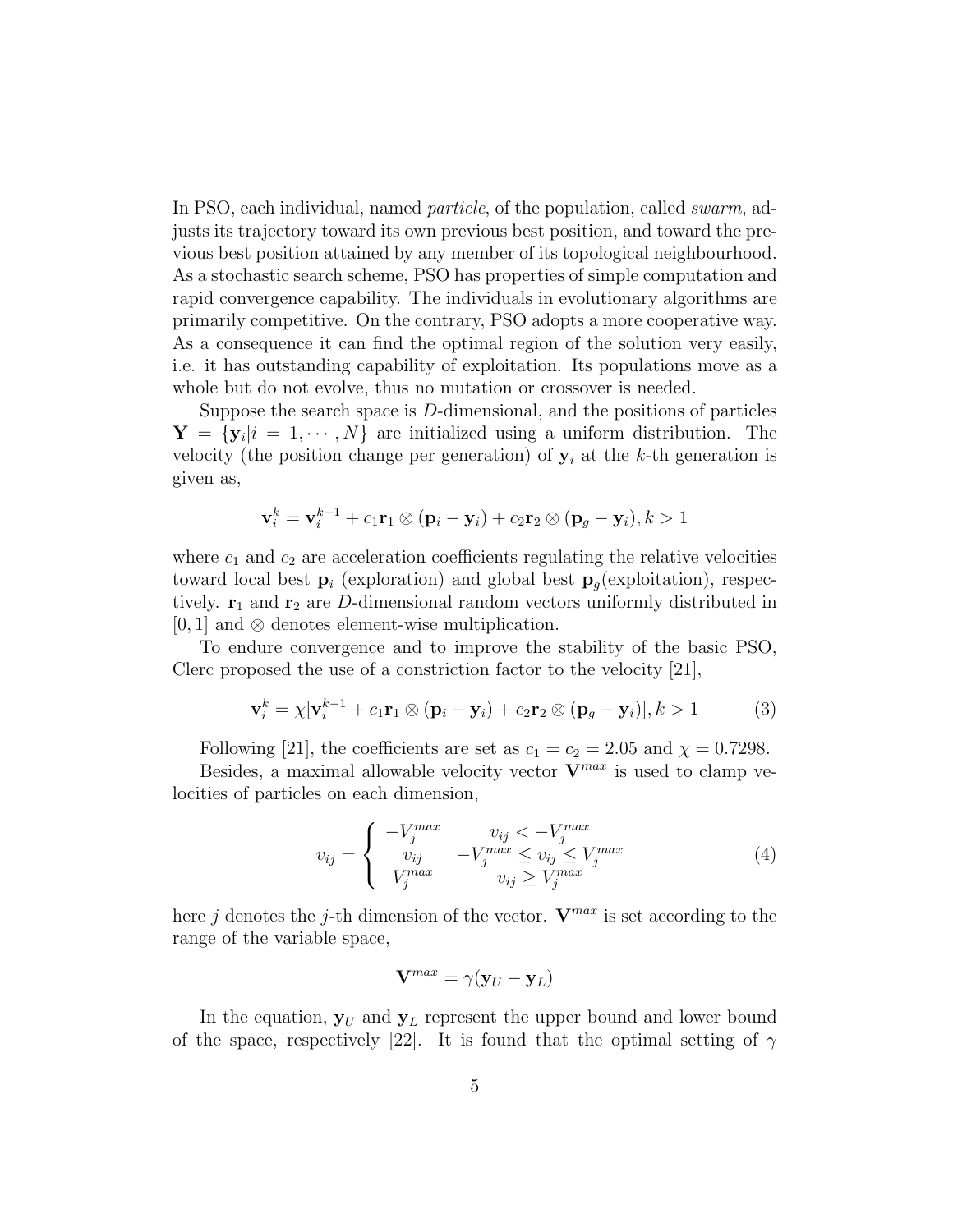is problem dependent. To improve the flexibility of the program, **V***max* is initially set using  $\gamma = 0.5$  and then updated according to the actual situation of the running program [22],

$$
\mathbf{V}^{max} \Leftarrow \begin{cases} \beta \mathbf{V}^{max} & \text{if solution stagnates for 3 generations} \\ \mathbf{V}^{max} & \text{otherwise} \end{cases}
$$
 (5)

here  $\beta$  is set to be 0.95.

The basic PSO initializes particles using uniform pseudo-random numbers within the variable space. The random number sequences do not achieve the lowest possible discrepancy, thus the random points cannot evenly cover the whole space, as illustrated in Fig.  $3(a)$ . The discrepancy is used to measure how uniformly distributed the point set is. Various low discrepancy sequences have been proposed. Among them, the Hammersley sequence shows remarkable superiority on ease of implementation [23]. Thus it is adopted to generate initial particles.

Each nonnegative integer *i* can be expanded by a prime base *p*,

$$
i = a_0 + a_1 p + a_2 p^2 + \dots + a_r p^r
$$

with  $0 \le a_j < p, j = 1, 2, \cdots, r$ . A function  $\Phi_p$  is defined for *i* as,

$$
\Phi_p(i) = \sum_{j=0}^r \frac{a_j}{p^{j+1}}
$$

It can be proved that for any  $i \geq 0$  and  $p \geq 2$ , the inequality  $0 \leq \Phi_p(i) < 1$ always holds true.

A series of prime numbers  $p_1 < p_2 < \cdots < p_{D-1}$  determine a sequence of functions  ${\Phi_{p_1}, \Phi_{p_2}, \cdots, \Phi_{p_{D-1}}}$ . Then a *D*−dimensional Hammersley point is defined as,

$$
\left(\frac{i}{N}, \Phi_{p_1}(i), \cdots, \Phi_{p_{D-1}}(i)\right), i = 1, 2, \cdots, N
$$

With *p* increasing, the point distribution becomes more and more regular [23]. To make the prime numbers as small as possible, we set  $p_j = j + 1, j =$  $1, \cdots, D-1.$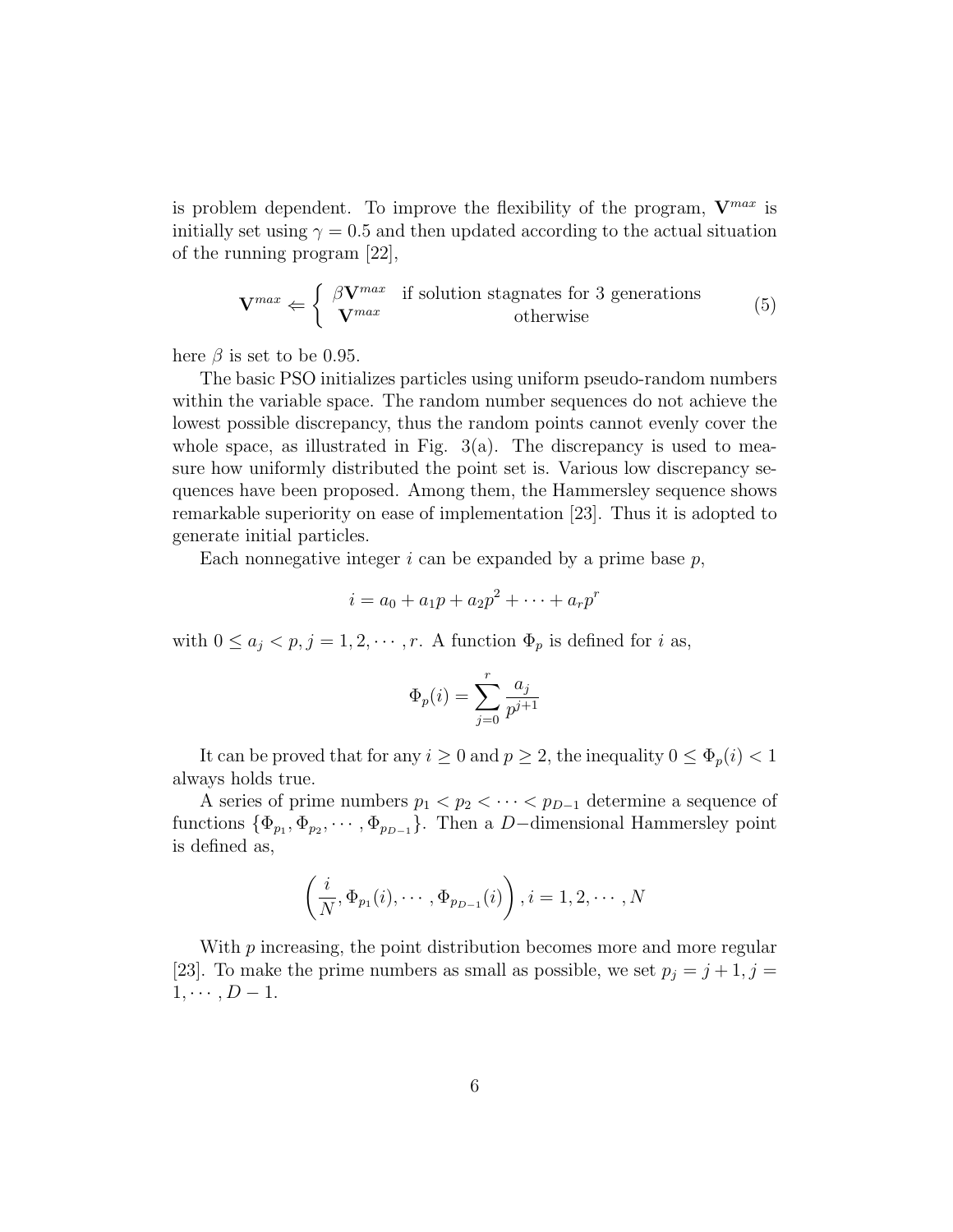

Figure 3: Uniform points generated by random numbers and Hammersley sequence

#### *3.2. Differential evolution*

Inspired by the natural evolution of biological species, Holland proposed a popular algorithm called the *genetic algorithm* (GA) [24]. In 1995, Price and Storn replaced the classical crossover and mutation operators in genetic algorithms by a differential operator, which leads to an algorithm called *differential evolution* (DE) [25]. Compared to GA, DE is more simple but performs better on many numerical optimization problems [25]. Compared to PSO, it can cover the variable space more sufficiently and has greater probability to find the global optimum, *i.e.* it possesses superior capability of exploration.

At each generation, a Donor vector  $v_i$  is generated for each individual of the population (called *genome* or *chromosome*)  $\{y_i | i = 1, \dots, N\}$ . It is the method of creating this Donor vector that demarcates between various DE schemes. Two mutation schemes 'DE/rand/1/bin' and 'DE/current to  $\text{best}/2/\text{bin}'$  are applied [26] here,

$$
\mathbf{v}_{i} = \begin{cases} \mathbf{y}_{r} + F(\mathbf{y}_{s} - \mathbf{y}_{t}) & \text{rand}[0,1] < p \\ \mathbf{y}_{i} + F(\mathbf{p}_{g} - \mathbf{y}_{i}) + F(\mathbf{y}_{r} - \mathbf{y}_{s}) & \text{otherwise} \end{cases}
$$
(6)

where  $r, s$  and  $t$  are integers randomly selected from the range  $[1, N]$  (excluding *i*).  $F \in [0, 2]$  is used to scale the differential vector.

These two strategies are used very commonly in literature and perform well on problems with distinct characteristics.  $\Delta E / \text{rand}/1/\text{bin}$  demon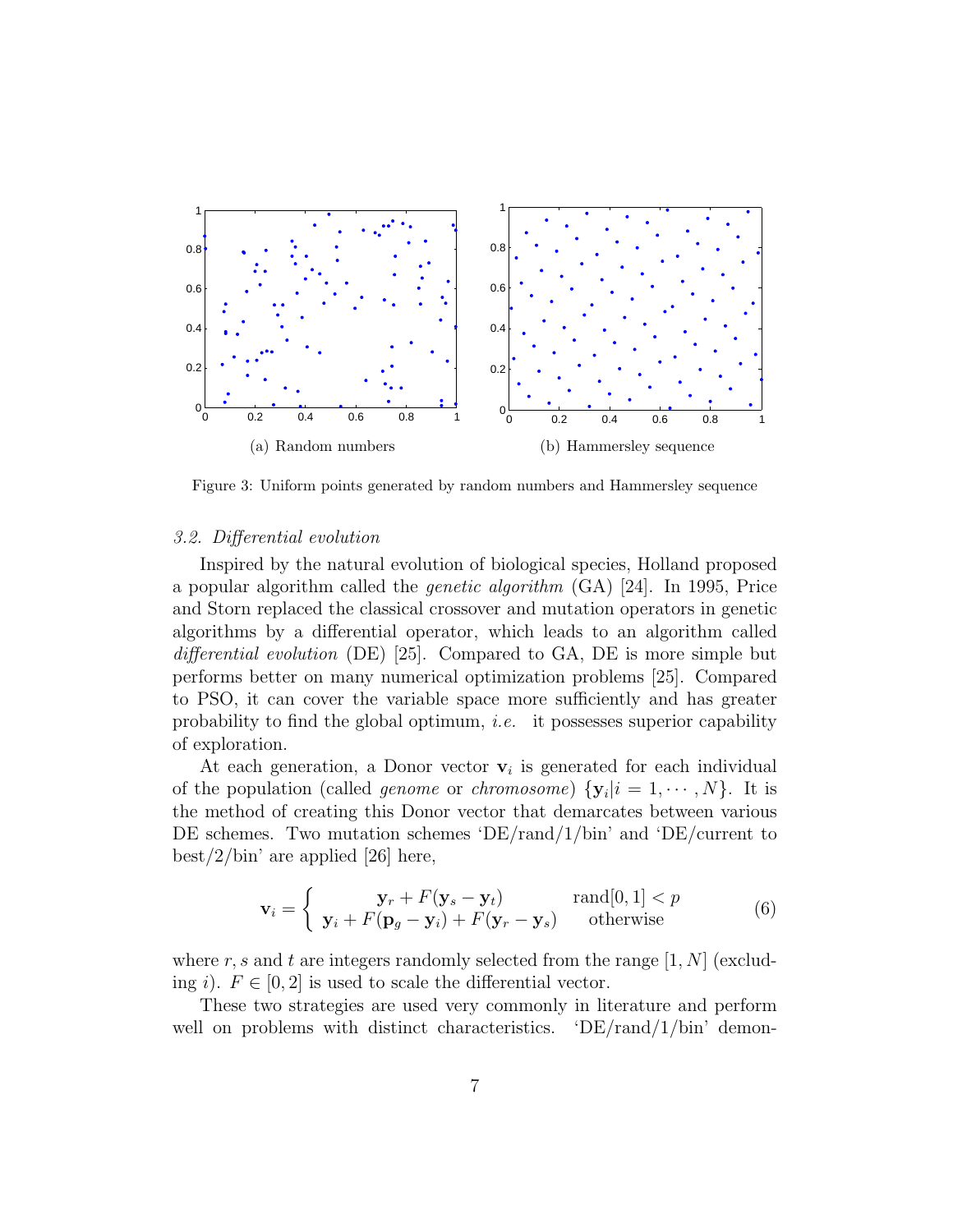strates good diversity while 'DE/current to best/2/bin' shows good convergence property. Here  $p \in [0, 1)$  is a user-set parameter.

After the mutation phase, a 'binomial' crossover operation is applied,

$$
u_{ij} = \begin{cases} v_{ij} & \text{if } \text{rand}_j[0,1] \le CR \text{ or } j = j_{rand} \\ y_{ij} & \text{otherwise} \end{cases}
$$
(7)

where  $CR \in [0, 1)$  is a user-specified crossover constant and  $j_{rand}$  is a randomly chosen integer within the range [1*, N*] to ensure that the trial vector  $u_i$  will differ from  $y_i$  by at least one component. The subscript *j* refers to the  $j$ -th dimension. rand  $[0, 1]$  is a random number uniformly generated in the interval [0*,* 1].

Then a selection operation follows,

$$
\mathbf{y}_{i}^{k+1} = \begin{cases} \mathbf{u}_{i}^{k} & \text{if } f(\mathbf{u}_{i}^{k}) < f(\mathbf{y}_{i}^{k})\\ \mathbf{y}_{i}^{k} & \text{otherwise} \end{cases}
$$
 (8)

with  $k$  and  $k+1$  denoting the individuals at the  $k$ -th and  $(k+1)$ -th generations, respectively, and *f* representing the fitness (here it is the cylindricity or conicity error).

The optimal configuration, *i.e.* the values of *F*, *CR* and *p*, is problemdependent. To obtain relatively good performance in different situations, a self-adaptive DE is employed [27]. The parameters are trained through the optimization process. The training procedure will not be presented here for the sake of concision.

#### *3.3. A two-stage optimization algorithm*

The PSO program possesses an advantage of fast convergence, but it has a tendency of premature convergence because of the possibility of overwhelming, *i.e.* sub-optimal groups best influence early in the search. While DE can maintain a greater diversity in the population and the individuals can travel more amply within the variable space, thus the local minimum problem can be overcome more effectively. However DE updates the individuals somehow 'blindly' and finds the optimal region more slowly than PSO. Therefore a two-stage approach is used: first search for the optimal region using PSO and then refine the solution by DE. The criterion adopted for switching between these two stages is the diversity, which is defined as [28]

diversity(
$$
\mathbf{Y}
$$
) =  $\frac{1}{N \cdot L} \sum_{i=1}^{N} \sqrt{\sum_{j=1}^{D} (y_{ij} - \bar{y}_j)^2}$  (9)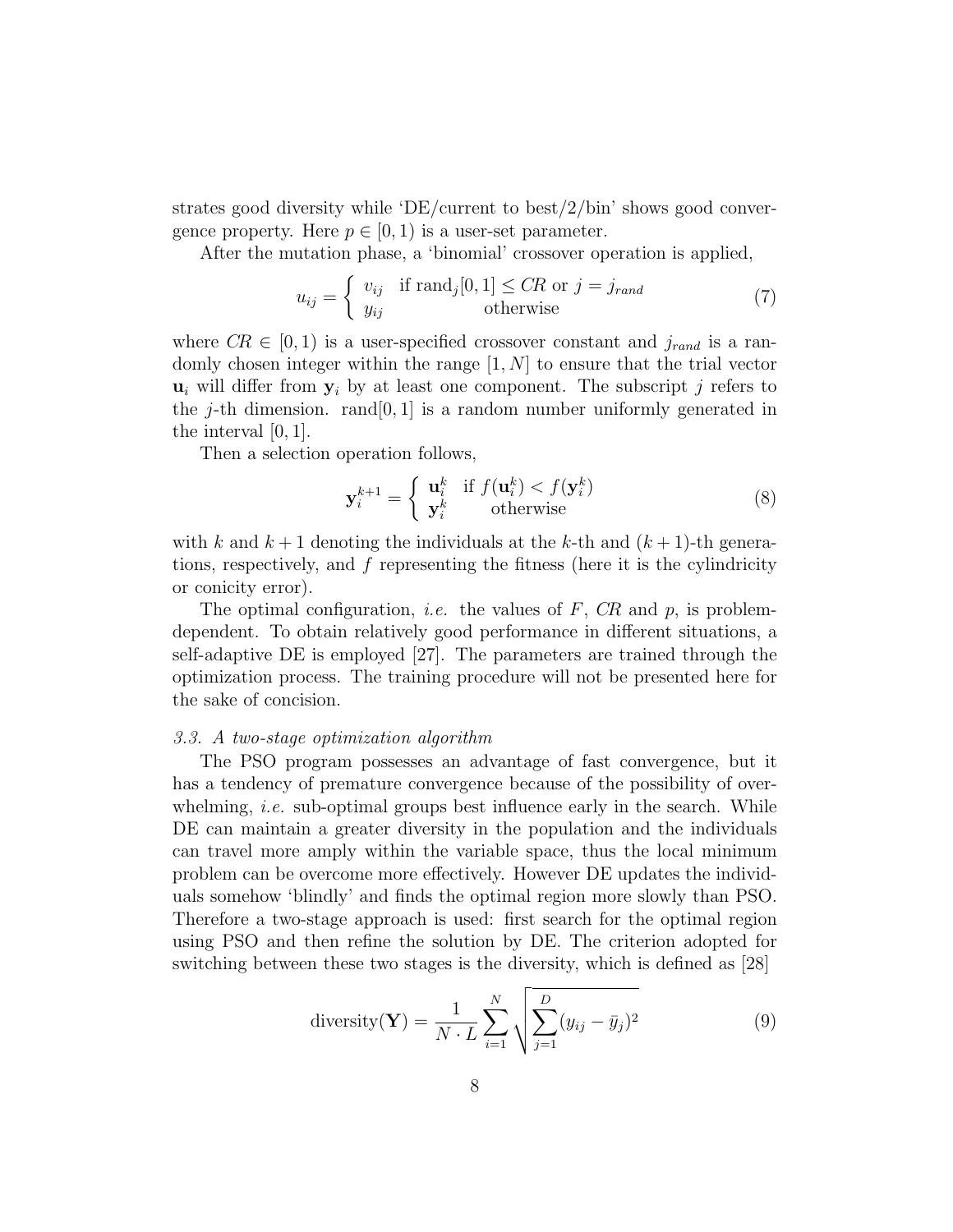where  $\bar{y} = \sum_{i=1}^{N} y_i/N$  is the centroid of population and *L* is the length of the diagonal in the search space.

The pseudocode for the two-stage optimization program is shown in Algorithm 1.

#### *3.4. Implementation issues*

It is obvious that Eq. (1) has only four independent variables  $\{x_0, y_0,$ *m, n}* whereas the nominal radius *R* can vary arbitrarily without altering the cylindricity error. The reason is only the difference between  $\max_k e_k$  and  $\min_k e_k$  is used but their own values are not taken into account. In practice, the value  $\alpha = \max_k e_k / \min_k e_k$  will be supplied in different situations of surface mating. In this paper we enforce the tolerances are symmetric, *i.e.*  $\alpha = -1$ . As a result the individuals in the program need only four dimensions, rather than five. The radius is enforced  $R = 0$  during optimization and then adjusted as,

$$
R \Leftarrow \frac{\max_k e_k + \min_k e_k}{2}
$$

For the same reason, the conicity program has only five independent variables, rather than six. The vertex position of the nominal cone cannot be determined through the optimization program. To eliminate the ambiguity in the solution, the vertex is forced located on the *X*−*Y* plane, *i.e.*  $z_0 = 0$  during optimization and then worked out after that. For symmetric tolerances,

$$
\left\{\begin{array}{l} x_0 \Leftarrow x_0 - \frac{m(\max_k e_k + \min_k e_k)}{2|\mathbf{n}|\sin\theta} \\ y_0 \Leftarrow y_0 - \frac{n(\max_k e_k + \min_k e_k)}{2|\mathbf{n}|\sin\theta} \\ z_0 \Leftarrow - \frac{\max_k e_k + \min_k e_k}{2|\mathbf{n}|\sin\theta} \end{array}\right.
$$

#### **4. Experimental validation and discussion**

To validate the proposed algorithm, four benchmark data sets are used. They are two cylinders from [12] (dataset 2) and [15], and two cones from [16] and [29]. Many researchers compared their own calculation results using these data. The best fitting results found in literature are presented in Table 1.

The two cylinders are checked first. To reveal the reliability of this algorithm, the variable space of the cylinder centre  $(x_0, y_0)$  was set a half of the data range, and *m* and *n* were generated within  $[-1, 1]$ . The number of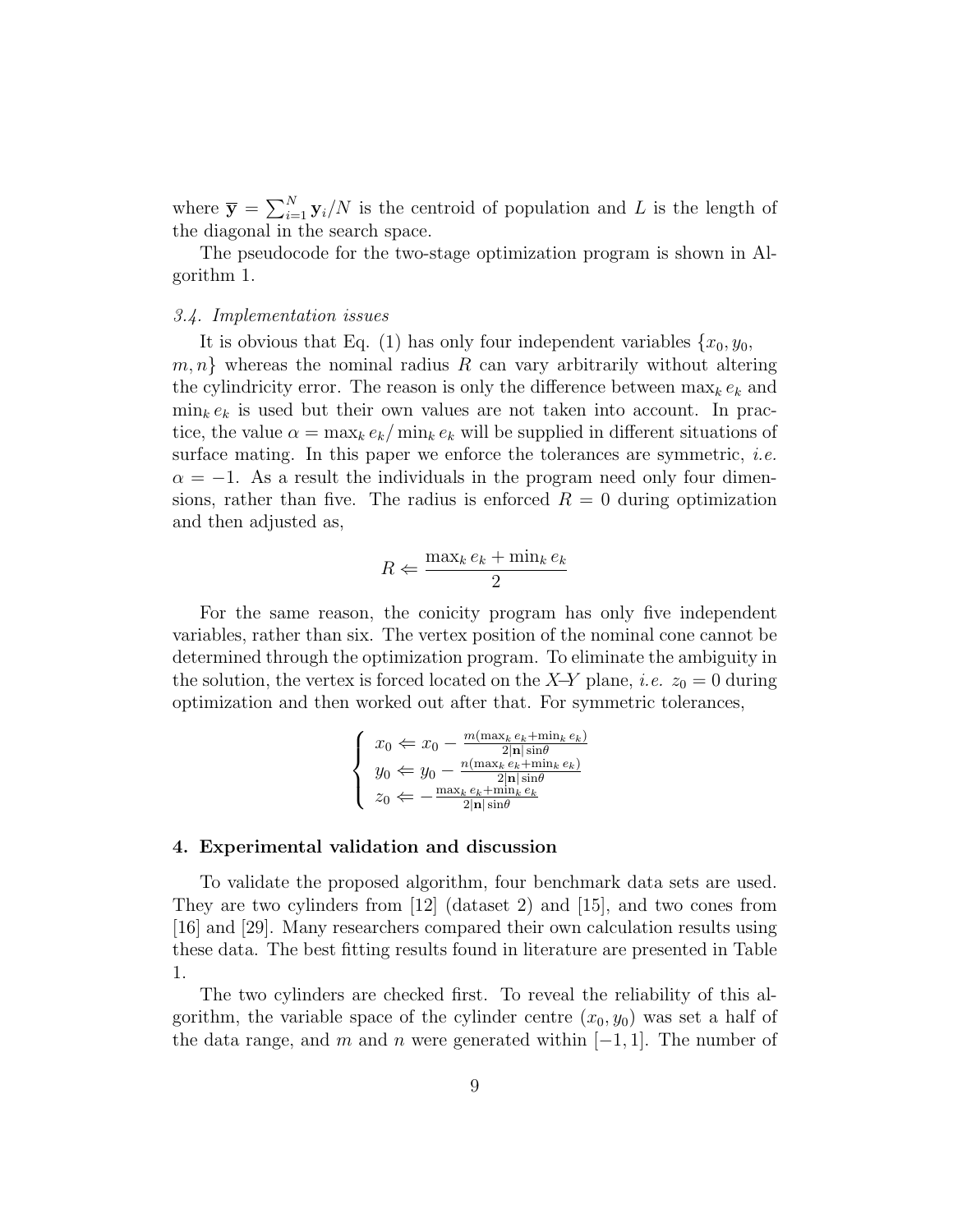```
Input: X
// data points
Initialize population \mathbf{Y} \in \mathbb{R}^{N \times D}, velocities \mathbf{V} \in \mathbb{R}^{N \times D} and \mathbf{V}^{max} \in \mathbb{R}^{D};
k = 0; // generation number for PSO
while k < k_1^{max} do
    k + +;
    for i = 1 to N do
         Evaluate f(\mathbf{y}_i);
         Update \mathbf{p}_i and \mathbf{p}_g if possible;
         Adapt \mathbf{v}_i with (3) and (4);
         y_i \Leftarrow y_i + v_i;end
    Update \mathbf{V}^{max} with (5);
    \mathbf{if} \ \operatorname{\it diversity}(\mathbf{Y}) < d_0 \ \mathbf{then}Break;
    end
end
Initialize F, CR and p;
k = 0 // generation number for DE
while k < k_2^{max} do
    k + +;Train F, CR and p;
   for i = 1 to N do
     Mutation and crossover of y_i with (6) and (7);
      Selection of y_i with (8);
    end
    if termination condition satisfied then
     Break;
    end
end
Output: pg
           Algorithm 1: A Two-Stage PSO-DE Algorithm
```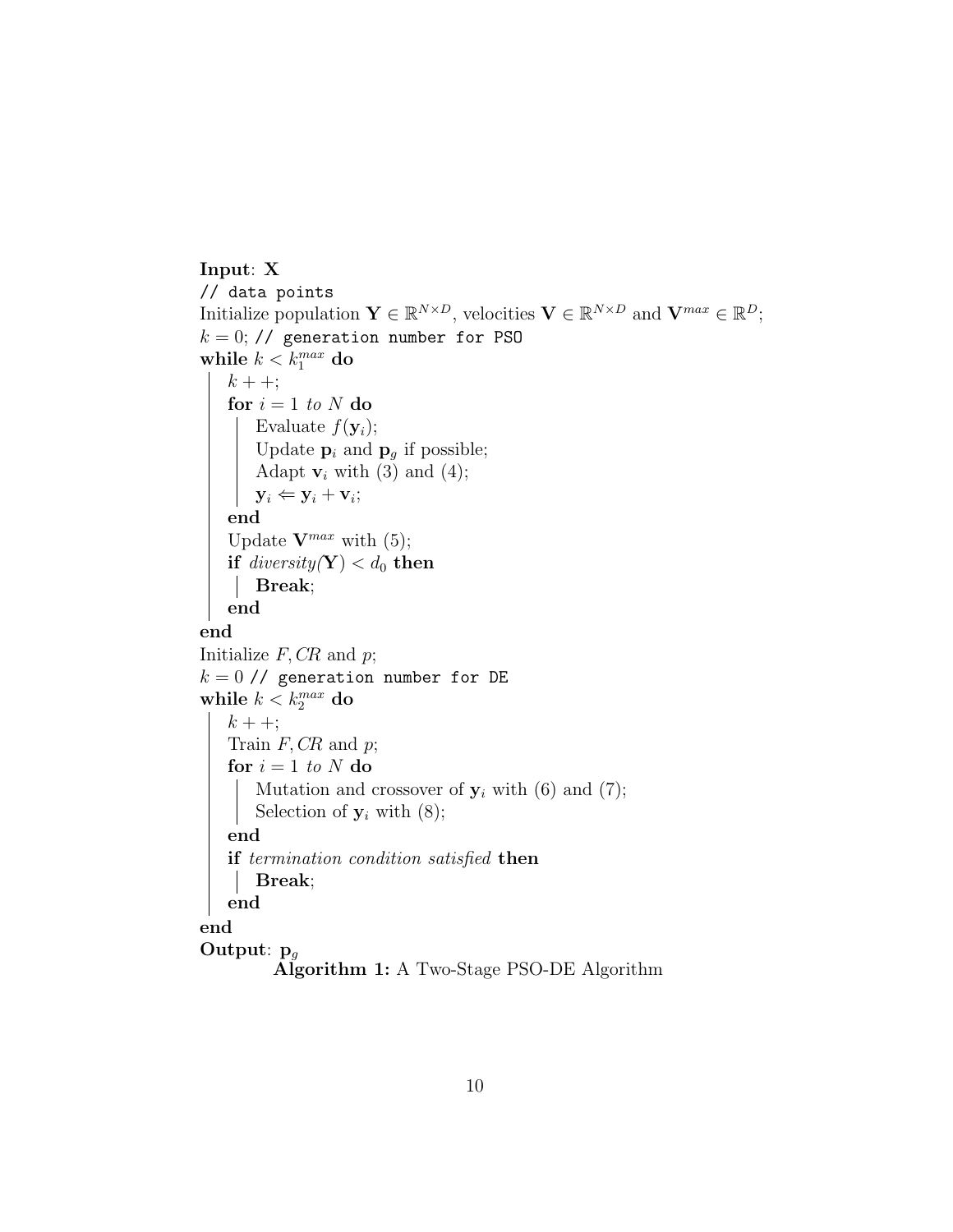particles was  $N = 20$ . The fitness value associated with the global optimal solution **p***<sup>g</sup>* at every generation was stored. If the program stagnates for 30 iterations, *i.e.*  $f(\mathbf{p}_g^k) - f(\mathbf{p}_g^{k+30}) < \epsilon$ , the program will be terminated. Here it is set  $\epsilon = 10^{-6}$ .

The program was run 400 times and the minimal, maximal and mean values of the cylindricity errors are listed in Table 1. The standard deviation  $\sigma$  of the 400 errors is applied to measure the uncertainty. It is directly related with the stability of the program. The optimal solutions obtained via this PSO-DE algorithm are listed in Table 2.

It can be seen that the program can find better results than the cited papers. It behaves very stably for the second cylinder and the global optimal solution can always be found. On the contrary, the uncertainty of the first cylinder is a little greater. This is because there are only 20 data points and the data range in the *z* direction is only a third of the cylinder radius, which makes the evaluation program less stable. But the relative uncertainty of the cylindricity is 0*.*0000092, which is sufficient for practical applications. In fact, by altering the termination conditions and increasing the particle population, the individuals can search more sufficiently within the variable space and the solution can be made more stable, of course, with a cost of more computation time.

It has to be mentioned that [19] gave form errors 0*.*174635 and 0*.*002788 for cylinders 1 and 2, respectively. They introduced a vertex angle in the optimization program, which in turn added one extra degree of freedom in the variable space. Consequently the form errors they gave were actually conicity, rather than 'cylindricity'. The result of cylinder 2 appears correct. It is because the vertex angle is very small, which by chance has little influence on the evaluation result.

| Table 1: Form errors of PSO-DE |                                                       |        |                                  |      |            |  |  |
|--------------------------------|-------------------------------------------------------|--------|----------------------------------|------|------------|--|--|
| data                           | published                                             | PSO-DE |                                  |      |            |  |  |
|                                |                                                       | min    | max                              | mean | $\sigma$   |  |  |
|                                | Cylinder1  0.18396 [12]  0.183957  0.183991  0.183958 |        |                                  |      | 1.69e-6    |  |  |
|                                | Cylinder2 0.002788 [15]                               |        | 0.002788 0.002788 0.002788       |      | $2.800e-9$ |  |  |
| Cone1                          | $0.0280$ [19]                                         |        | $0.026911$ $0.027030$ $0.026918$ |      | $1.59e-5$  |  |  |
| Cone2                          | $0.0032$ [11] $0.003154$ $0.003178$ $0.003156$        |        |                                  |      | $4.03e-6$  |  |  |

The conicity evaluation program applied the same settings, except the half vertex angle  $0 < \theta < \pi/2$ . The minimal, maximal and mean values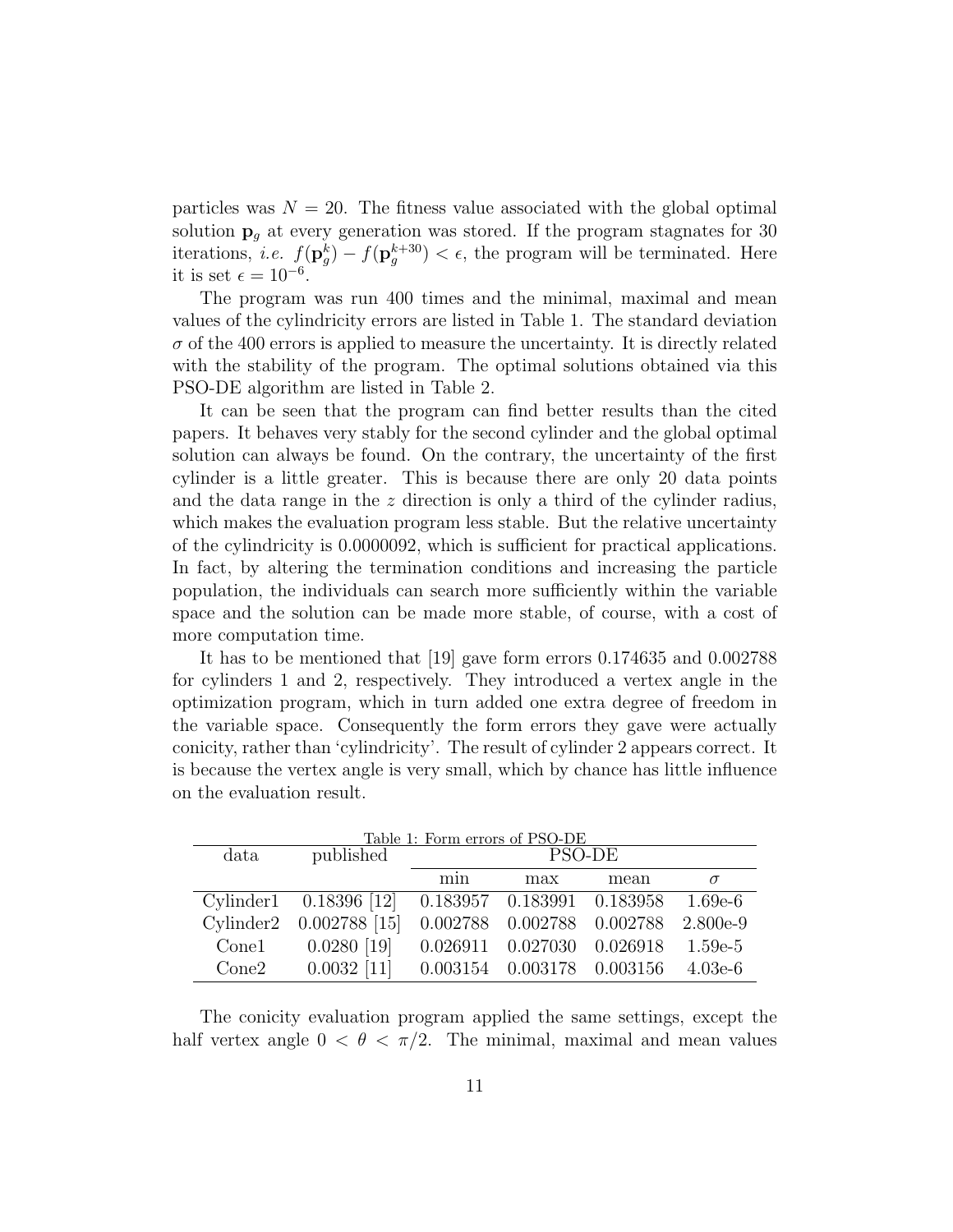Table 2: Best solutions of PSO-DE to cylinders

| data | $x_0$ | $y_0$ | m                                                              | n |  |
|------|-------|-------|----------------------------------------------------------------|---|--|
|      |       |       | Cylinder1 0.010650 0.046918 -0.000619 -0.002915 59.989505      |   |  |
|      |       |       | Cylinder2  0.003390  -0.008381  -0.013961  0.007043  12.001374 |   |  |

| Table 3: Best solutions of PSO-DE to cones |                 |       |                                                 |   |  |  |  |  |
|--------------------------------------------|-----------------|-------|-------------------------------------------------|---|--|--|--|--|
| data                                       | $x_0$           | $y_0$ | $z_0$                                           | m |  |  |  |  |
|                                            | Cone1 22.249169 |       | 10.087816 -15.768426 9.874e-3 2.337e-3 0.240671 |   |  |  |  |  |
| Cone2                                      | -8.806048       |       | 3.989779 -6.169093 1.497e-3 -5.96e-4 0.239001   |   |  |  |  |  |

as well as standard deviation of 400 results are given in Table 1 and the optimal solutions are shown in Table 3. The superiority of this algorithm is more remarkable for cones. Even the worst results are better than the cited papers. This means those algorithms were trapped at local minima. Another point worth noting is that the vertices of both two cones are above the point sets, so that it is proper to set the direction vector of the axis to be  $(m, n, -1)$ . If vertices are below, the direction vectors should be  $(m, n, 1)$ accordingly, or equivalently make the half vertex angle  $-\pi/2 < \theta < 0$ . In fact, to make the optimization program more flexible, the variation range of the angle can be set as  $-\pi/2 < \theta < \pi/2$ , which needs no prior information on the orientation of the cone.

To reveal the behaviour of the algorithm more sufficiently, Two parameters *y*<sup>0</sup> and *n* of cylinder 2 were fixed at the optimal solution, and only the other two parameters  $x_0$  and  $m$  were altered, as illustrated in Fig. 4(a) and 4(b). The gray background represents the values of the objective function associated with different  $(x_0, m)$ . The error map is not smooth. Instead, it contains many 'grooves', which imply local minima. Randomly generating 10 particles in the variable space, Fig. 4(a) and 4(b) illustrate the trajectories of the 10 particles during PSO and DE optimization, respectively. The 'stars' in the graphs denote the global optimal solutions.

It can be seen that the PSO particles assemble toward the optimum very quickly and the program shows good exploitation behaviour, thus a good initial guess is not required. While at the DE phase, the individuals may move along any direction. The optimal region can be searched amply and local minima can be avoided to the greatest extent. As a result the program can make a good balance between the convergence speed (exploitation) and avoiding local minima (exploration).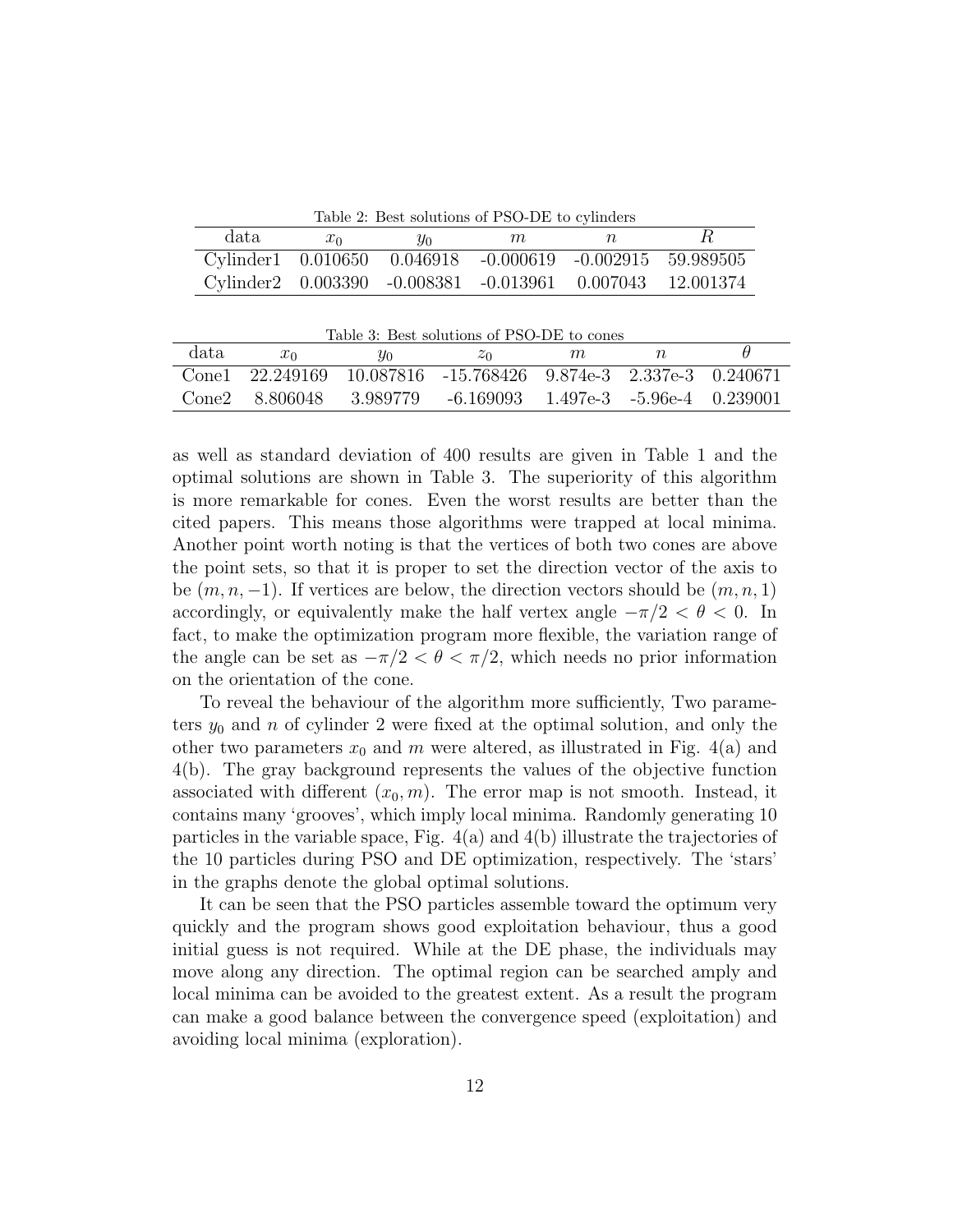To demonstrate the reliability of the proposed PSO-DE algorithm clearly, the variable range was set very large. In fact, the measured data can be fitted first with linear least squares [30], so that an approximate solution is obtained. Then the search space of the PSO-DE program can be greatly reduced and the computational efficiency will be improved significantly.

#### **5. Conclusions**

This paper presents a reliable method to evaluate the minimum zone form errors of cylinders and cones, which are consistent with the definitions in ISO 1101. A hybrid particle swarm optimization-differential evolution algorithm is proposed, which conducts optimization in two phases. Taking its advantage of fast convergence, particle swarm optimization is firstly implemented from a very large variable space. Then differential evolution is employed to search the optimal region amply, so that local minima can be effectively avoided. To improve the flexibility of the optimization program, the control parameters, *e.g.* the crossover rate, are trained using a self-adaptive approach. Experimental examples show that this algorithm can achieve higher evaluation accuracy, and obtain better results than literature. It is versatile and can be extended to the minimum zone evaluation of more complex shapes, *e.g.* ellipsoid, paraboloid and freeform surfaces. Moreover the evaluation criteria can also be minimum circumscribed features or maximum inscribed features, which are suited for different functionality requirements [3, 31]. Therefore, this method could be used for online inspection in high precision manufacturing or form error evaluation on coordinate measuring machines.

#### **Acknowledgements**

The authors gratefully acknowledge the Royal Society for a Wolfson Research Merit Award and the European Research Council for its programme ERC-2008-AdG 228117-Surfund.

## **References**

[1] Björck A. Numerical methods for least squares problems. Philadelphia, PA: SIAM; 1996.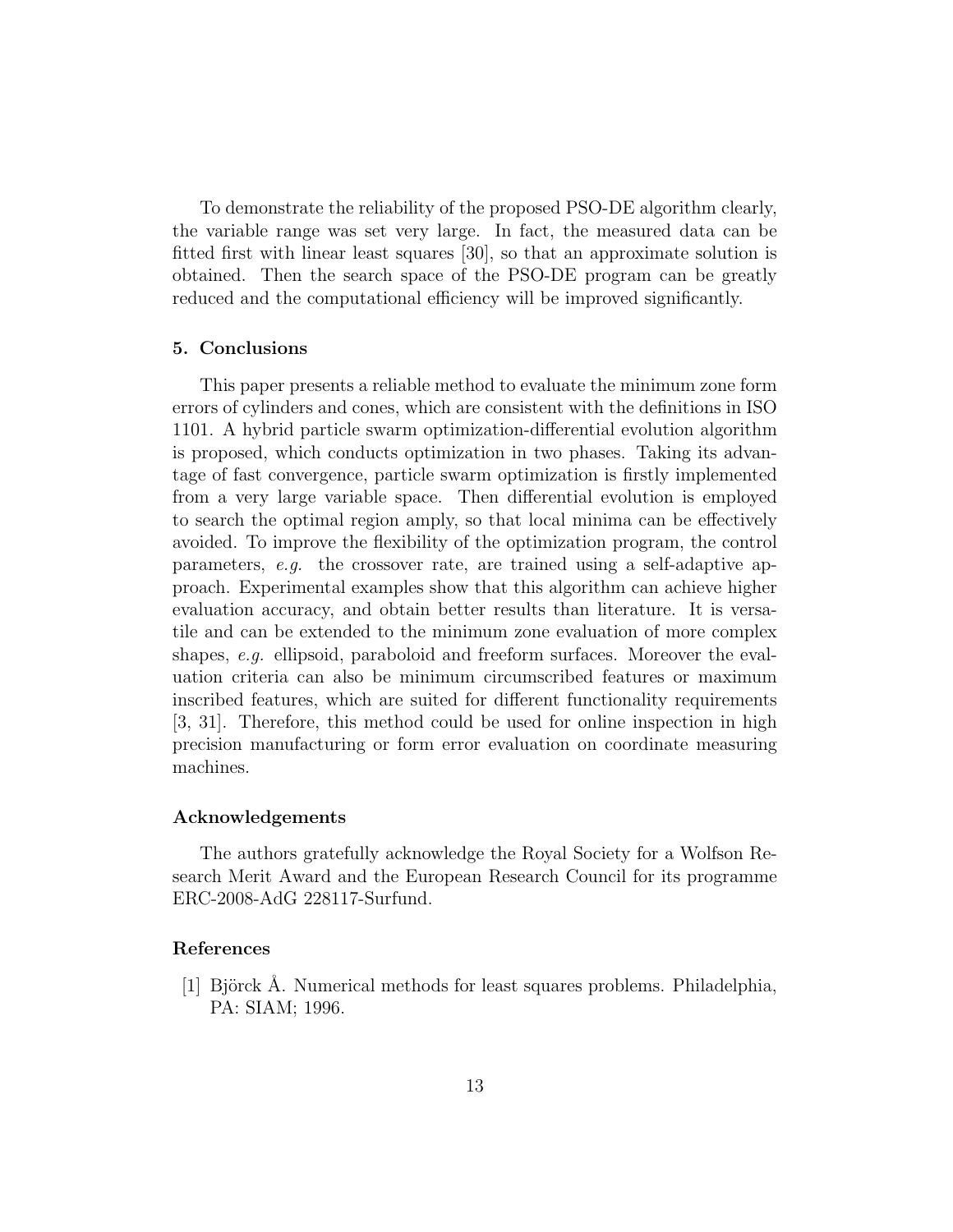- [2] ISO 1101 . Geometrical product specifications-geometrical tolerancingtolerances of form, orientation, location and run-out. 2004.
- [3] Chetwynd DG. Applications of linear programming to engineering metrology. Proceedings of the Institution of Mechanical Engineers 1985;199(B2):93–100.
- [4] Huang ST, Fan KC, Wu JH. A new minimum zone method for evaluating straightness errors. Precis Eng 1993;15(3):158–65.
- [5] Malyscheff AM, Trafalis TB, Raman S. From support vector machine learning to the determination of the minimum enclosing zone. Computers and Industrial Engingeering 2002;42(1):59–74.
- [6] Kanada T. Evaluation of spherical form errors: computation of sphericity by means of minimum zone method and some examinations with using simulated data. Precis Eng 1995;17(4):281–9.
- [7] Lee MK. A new convex-hull based approach to evaluating flatness tolerance. Comput Aided Des 1997;29(12):861–8.
- [8] Huang J. An exact minimum zone solution for sphericity evaluation. Comput Aided Des 1999;31(13):845–53.
- [9] Samuel GL, Shunmugam MS. Evaluation of sphericity error from form data using computational geometric techniques. Int J Mach Tools Manufact  $2002;42(3):405-16$ .
- [10] Venkaiah N, Shunmugam MS. Evaluation of form data using computational geometric techniques-part ii:cylindricity error. Int J Mach Tools Manufact 2007;47(7-8):1237–45.
- [11] Huang PH, Lee JC. Minimum zone evaluation of conicity error using minimum potential energy algorithms. Precis Eng 2010;34(4):709–17.
- [12] Carr K, Ferreira P. Verification of form tolerances part ii: cylindricity and straightness of a median line. Precis Eng 1995;17(2):144–56.
- [13] Devillers O, Preparata FP. Evaluating the cylindricity of a nominally cylindrical point set. In: Proc. 11th ACM-SIAM sympos. discrete algorithms. San Francisco, CA, USA: ACM/SIAM; 2000, p. 518–27.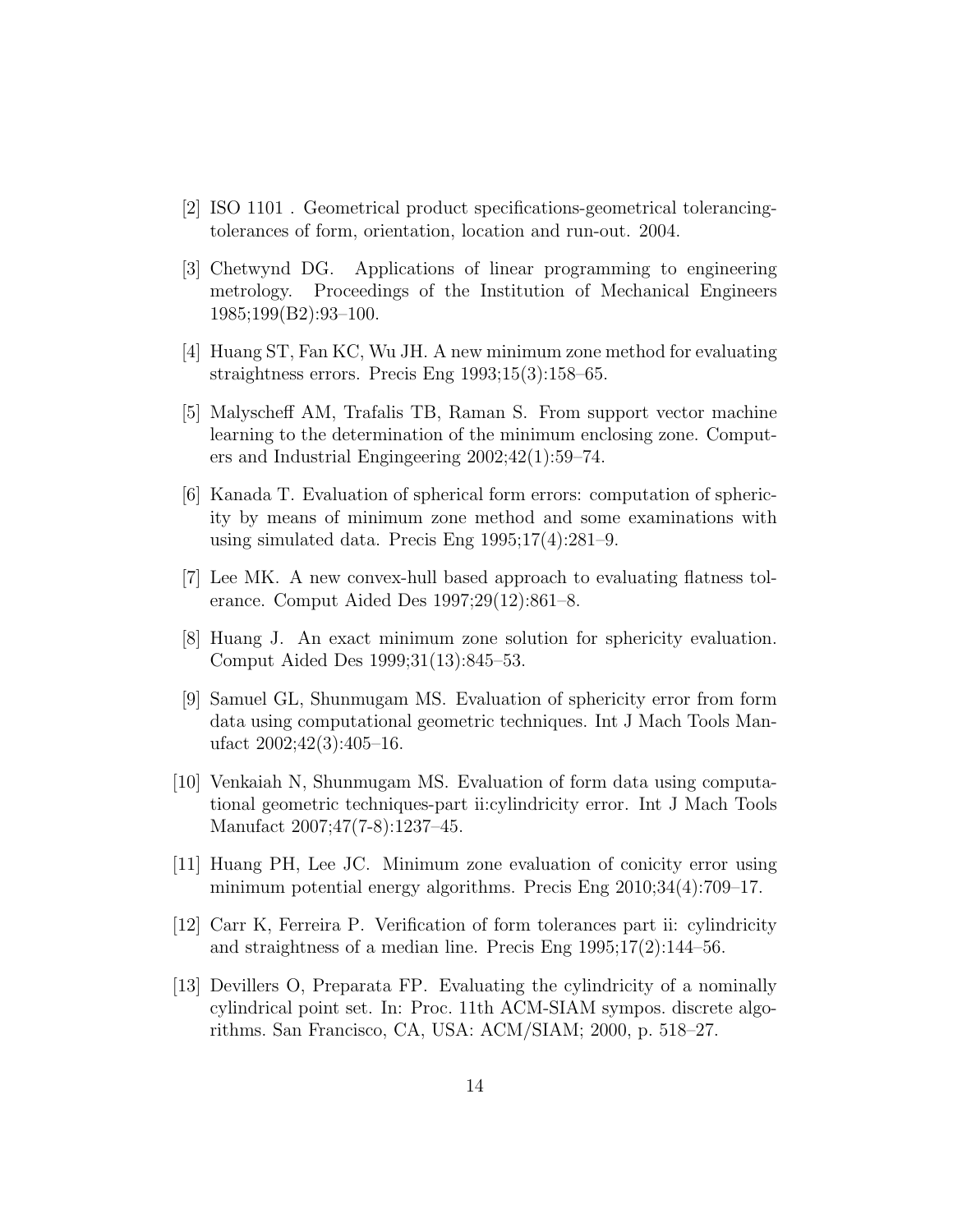- [14] Lai JY, Chen IH. Minimum zone evaluation of circles and cylinders. Int J Mach Tools Manufact 1996;36(4):435–51.
- [15] Lai HY, Jywe WY, Chen CK, Liu CH. Precision modeling of form errors for cylindricity evaluation using genetic algorithms. Precis Eng 2000;24(4):310–9.
- [16] Liu CH, Jywe WY, Chen CK. Quality assessment on a conical taper part based on the minimum zone definition using genetic algorithms. Int J Mach Tools Manufact 2004;44(2-3):183–90.
- [17] Wen X, Song A. An immune evolutionary algorithm for sphericity error evaluation. Int J Mach Tools Manufact 2004;44(10):1077–84.
- [18] Kowur Y, Ramaswami H, Anand RB, Anand S. Minimum-zone form tolerance evaluation using particle swarm optimisation. Int J Intelligent Systems Technol Appl 2008;4(1-2):79–96.
- [19] Wen XL, Huang JC, Sheng DH, Wang FL. Conicity and cylindricity error evaluation using particle swarm optimization. Precis Eng 2010;34(2):338–44.
- [20] Kennedy J, Eberhart RC. Particle swarm optimization. In: Proc. IEEE Int. Conf. Neural Networks; vol. 4. Perth, Australia; 1995, p. 1942–8.
- [21] Clerc M, Kennedy J. The particle swarm-explosion, stability and convergence in a multidimensional complex space. IEEE Trans Evolut Comput  $2002;6(1):58-73.$
- [22] Fourie PC, Groenwold AA. The particle swarm optimization algorithm in size and shape optimization. Structural and Multidisciplinary Optimization 2002;23(4):259–67.
- [23] Wong TT, Luk WS, Heng PA. Sampling with hammersley and halton points. J Graphics Tools 1997;2(2):9–24.
- [24] Holland JH. Adaptation in natural and articicial systems:an introductory analysis with applications to biology, control and artificial intelligence. Ann Arbor: University of Michigan Press; 1975.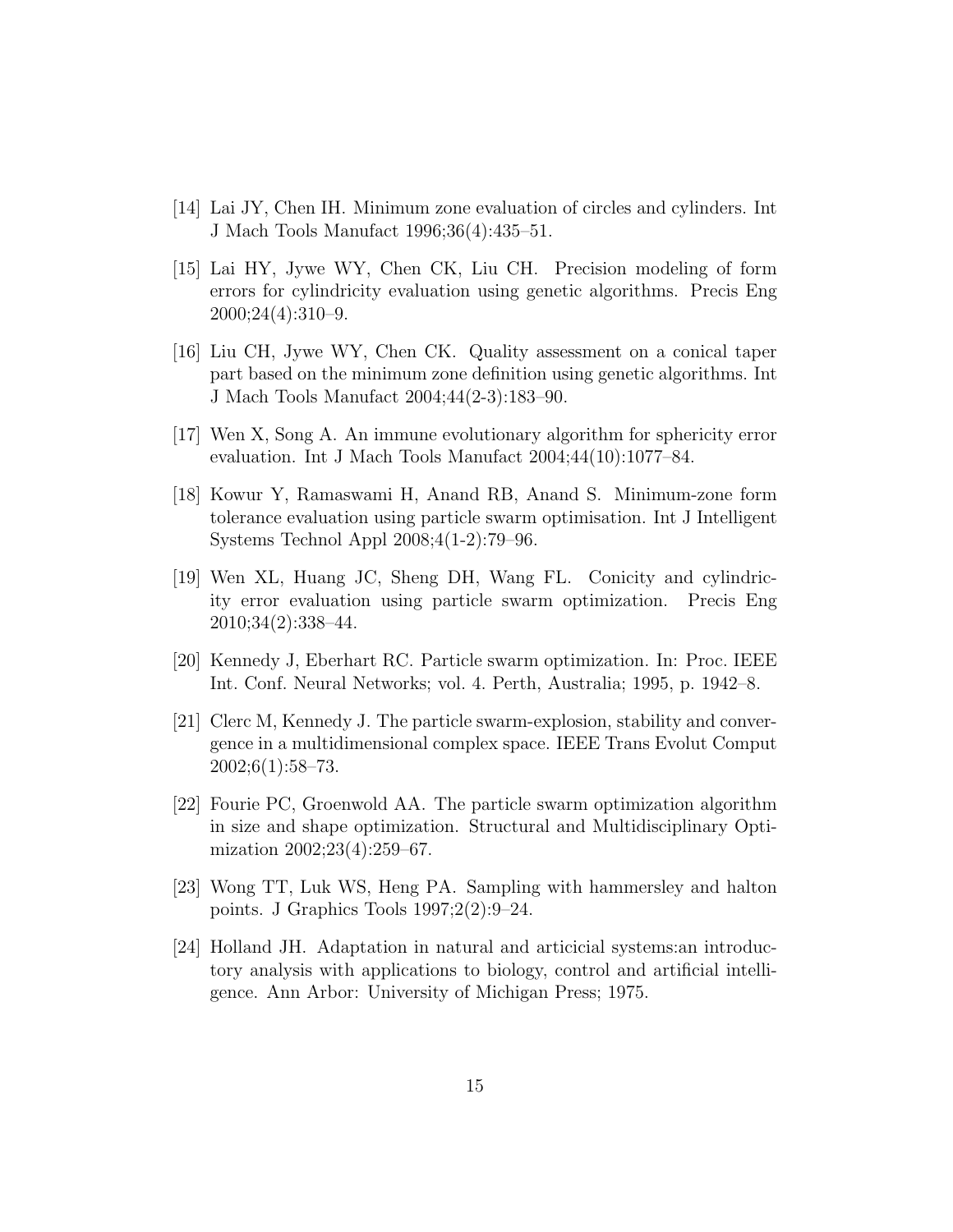- [25] Price KV, Storn RM, Lampinen JA. Differential evolution: a practical approach to global optimization. Natural Computing Series; Berlin: Springer; 2005.
- [26] Qin AK, Suganthan PN. Self-adaptive differential evolution algorithm for numerical optimization. In: 2005 IEEE Congress on Evolutionary Computation; vol. 2. 2005, p. 1785–91.
- [27] Jia L, Gong W, Wu H. An improved self-adaptive control parameter of differential evolution for global optimization. In: Cai Z, Li Z, Kang Z, Liu Y, editors. Computational Intelligence and Intelligent Systems. Springer; 2009, p. 215–24.
- [28] Ursem RK. Diversity-guided evolutionary algorithms. In: Parallel Problem Solving from Nature-PPSN VII. Lecture notes in computer science; Granada, Spain: Springer; 2002, p. 462–71.
- [29] Chatterjee G, Roth B. Chebyshev approximation methods for evaluating conicity. Measurement 1998;23(3):63–76.
- [30] Zhang X. Freeform surface fitting for precision coordinate metrology. Ph.D. thesis; University of Huddersfield, Huddersfield, UK; 2009.
- [31] Weckenmann A, Eitzert H, Garmer M, Weber H. Functionality-oriented evaluation and sampling strategy in coordinate metrology. Precis Eng 1995;17(4):244–52.